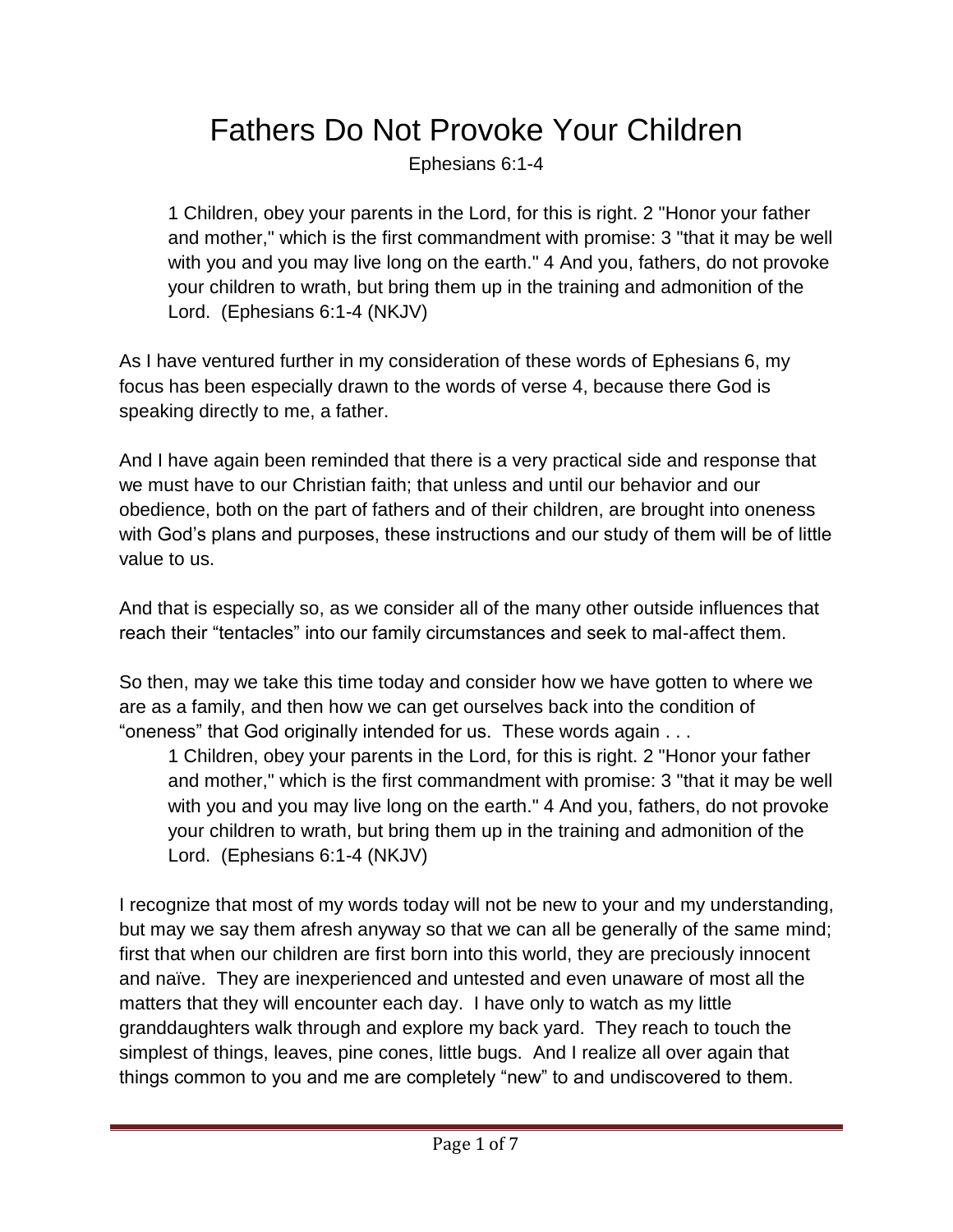And the same is true especially with those things of this life that are "less touchable", things of the heart, things of the soul, things of morality and immorality, and especially, things of sin.

And their innocence makes them "easy prey" for the enemies of our souls, "the world, the flesh and the devil". And those "enemies" of our soul do begin their vile work ever so early in life; the evidence of that is seen when our little ones begin throwing fits at some of the worst of times and in some of the most inconvenient of places, in the supermarket, or in church . And a few evenings ago, one of our beloved granddaughters decided to "blast out" with one of her fits in a crowded restaurant.

All of those times and places are especially difficult, but when we add in the presence of other people, with their judgmental stares, factors come into play that should never be there, especially that of our "ego" . . . the "ego" of the mother and the father, bringing both the child and their parent to this condition that is spoken about here in verse 4.

4 And you, fathers, do not provoke your children to wrath. (Ephesians 6:-4 (NKJV)

Folks, ego is such a powerful force within us. Pride is the most destructive force that a person will ever encounter, and we each have an over-abundance of it. And in those "inconvenient" moments of a church service, or a crowded restaurant, a parent, especially us fathers, often make choices we should not make. In an effort to quickly quell the onslaught of the kind of fit that we know our little one is capable of throwing, we respond wrongly.

Yes, secluded within our home, we might make a better choice, have a more Godly response, but knowing that we are being stared at by everyone around us, brings immediate frustration and wrong responses.

Yes, we might try to quietly "slither out" a back door with our erupting child, but when we get to a secluded place, we too often "let them have it with both barrels"; frustration driven and controlled by ego.

And if those episodes take place very often, of which they do for most children between the ages of two and three, too often, even when they take place at home and are not being governed by thoughts about what others might think, the antagonism between the parent and child builds and builds. And if truth be known, the parent and the child sometimes get to where they don't even like one another very much.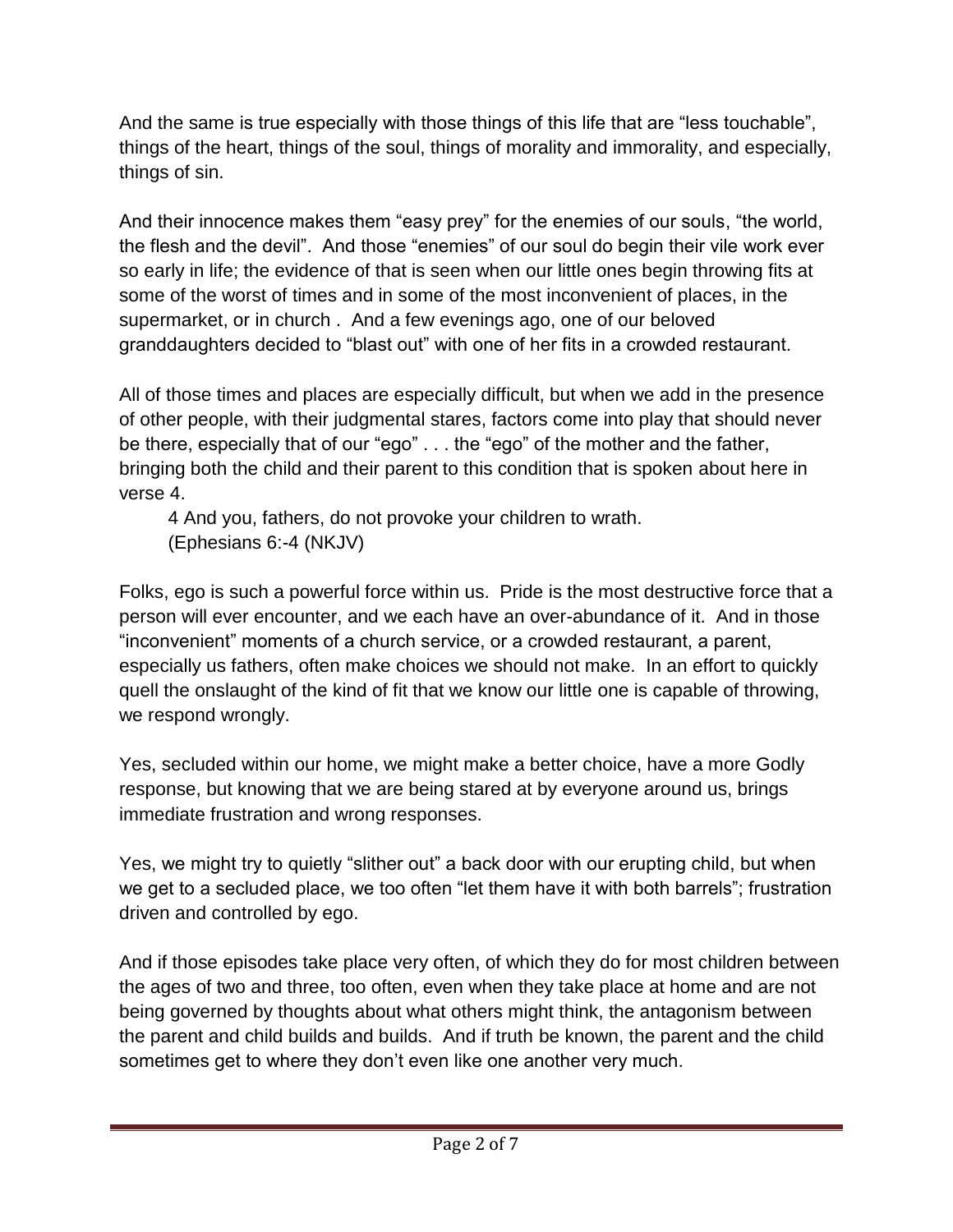Yes, those frustrations do mostly subside when the little ones get a little bit older and love resumes. But unfortunately those episodes do often leave long-tern barriers between the children and their parents that remain hidden beneath the surface. And that is part of the warning that God is giving here in these words.

4 And you, fathers, do not provoke your children to wrath. (Ephesians 6:-4 (NKJV)

Again, may I remind us of something we said in an earlier message, that though verse 4 seems to speak only to fathers, this Hebrew word for father, "pater" also has implication of both "fathers" and "mothers", and is sometimes translated as "parents"? So then, mothers, you should understand that these words about not frustrating and provoking your children to anger equally apply to you.

And though these words be few and only a small part of one verse of scripture, it becomes so very important as our children grow into their adolescence and teens. That is when the "enemies of our soul" really begin to be far more effective and demanding. The world, the flesh and the devil are ever so clever in plying their talents on naïve, untested and unprepared adolescents and teens.

And may I again give the warning that was given in an earlier message, that even though our children be young and naïve, they will surely reach a point in their maturity, very early in life, when they are fully accountable to God for their behaviors. And again, that is why God speaks directly to the children in verses 1- 3.

1 Children, obey your parents in the Lord, for this is right. 2 "Honor your father and mother," which is the first commandment with promise: 3 "that it may be well with you and you may live long on the earth." (Ephesians 6:1-3)

And folks, please know that when our children reach that point of maturity and are accountable to God for their behavior, there is no turning back. They are, from that day forward, always fully accountable directly to God. And they will surely stand accountable before Him in the Day of Judgment.

Parents, may we consider some of the origins of this circumstance that God is placing before us. In today's culture, parents spend less and less time with their children. Parents work and their children spend most of their waken hours in daycare and in school, sometime even going back to daycare for after-school care, providing less and less time for parents to be the loving parents who train up their children in the nurture and admonition of the Lord. The inevitable result is that parents are less patient with their children and their children are prone to less honor, respect and obedience towards their parents, which adds even more possibilities to these words,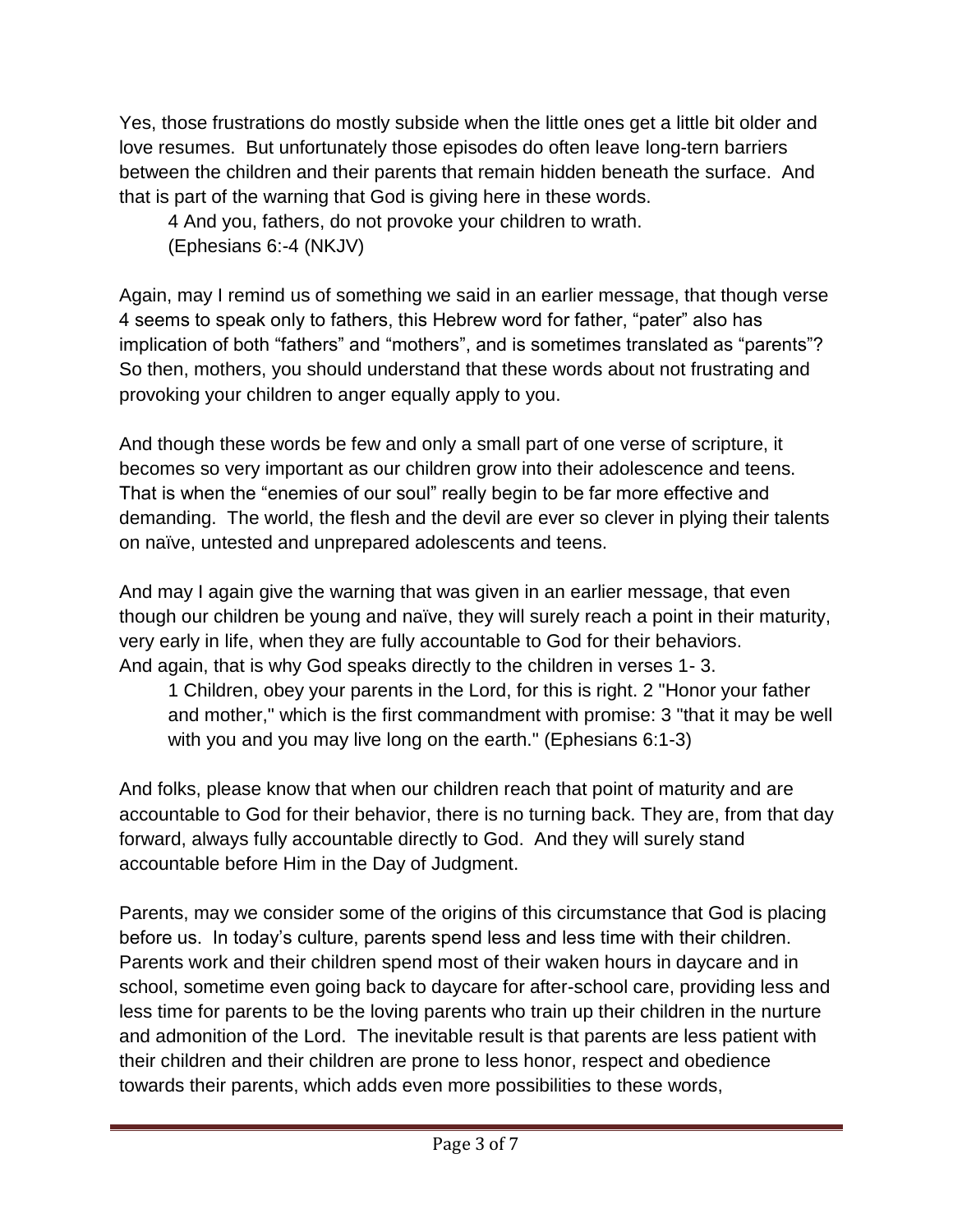4 And you, fathers, do not provoke your children to wrath, but bring them up in the training and admonition of the Lord. (Ephesians 6:4 (NKJV)

Simply put, the continual absence of the parents within the daily life of the child sets up the condition within the hearts and minds of both of them, the parent and child, by which both are more easily provoked. In other words, the provocation actually begins without words. It is instead brought about by the absence of the parent. In this case, "absence" does not make the "heart grow fonder", but instead brings about a "deepseated" anger.

But we parents seem universally "blinded" to all that is taking place. We drop our children off at daycare and send them off to school. And as we pick them up later, if no major trauma has taken place, we blindly think that all is going well. But it is not! Something very, very important is missing. It is those last words of verse 4,

4 . . . bring them up in the training and admonition of the Lord. (Ephesians 6:4 (NKJV)

Yes, in those relatively few moments we have with our children each evening, we might give them Godly correction. We might even read the little ones a bedtime bible story; but the success of our efforts begin to become clear as our little ones grow into their adolescent and teen years and their behavior is clearly far more reflective of the culture around them than of our "bread crumbs" of teaching and training and admonition of the Lord.

Again, may I say with all the emphasis I can muster, the "absence" of teaching and training and admonition of the Lord is just as much a "provoking of our children to anger" as the spoken words that take place later during our explosive conversations!

The teaching and training and admonition of the Lord must begin early and be given often, and spread throughout the many circumstances of a day. It is in those practical moments of daily life that some of the best lessons are learned.

Folks, again, I realize that I am saying things that you already know and understand, but they must be said aloud, over and over again. We know that we must, because that is what God does with us. And here in these words of today's passage, He is doing it again.

1 Children, obey your parents in the Lord, for this is right. 2 "Honor your father and mother," which is the first commandment with promise: 3 "that it may be well with you and you may live long on the earth." 4 And you, fathers, do not provoke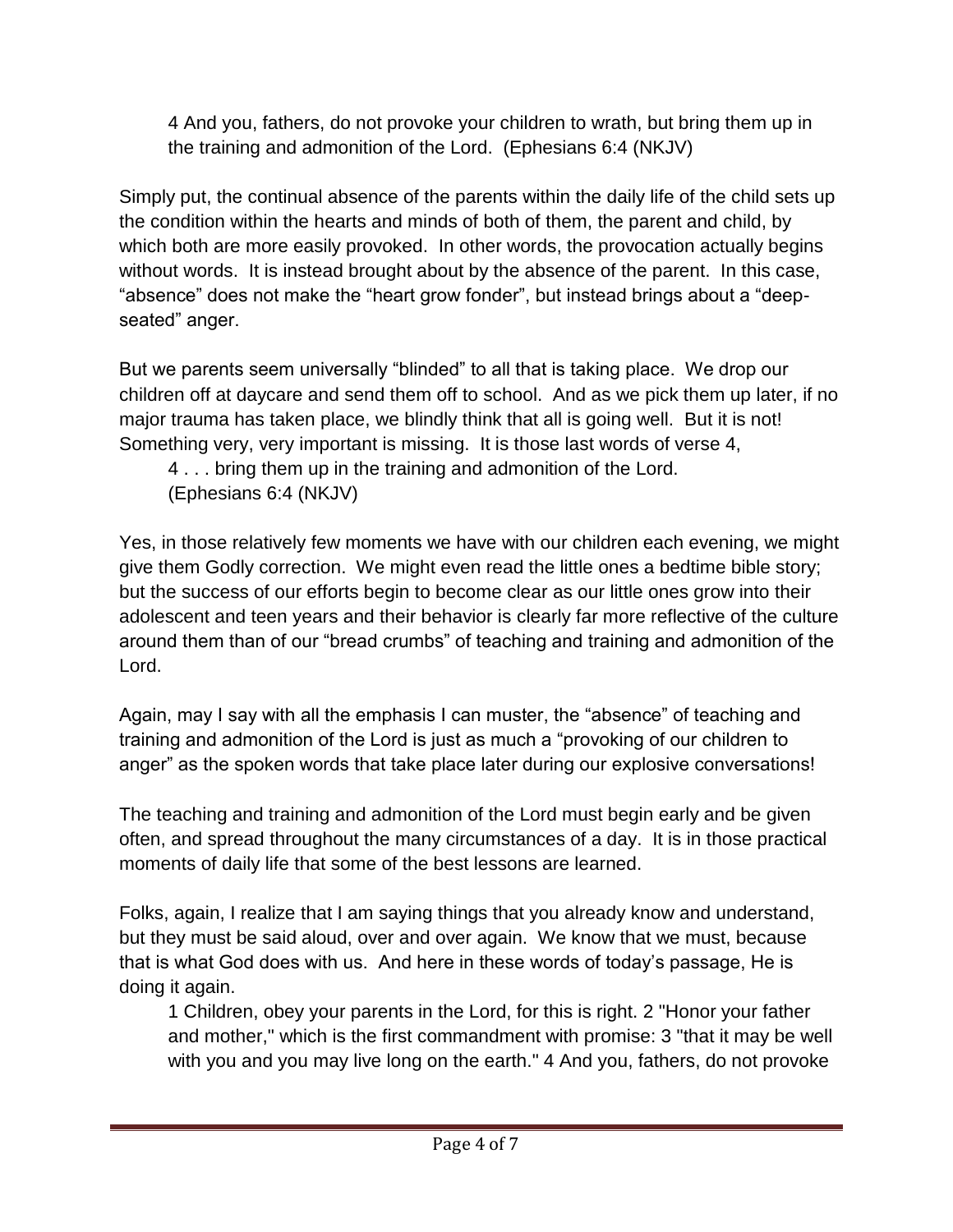your children to wrath, but bring them up in the training and admonition of the Lord. (Ephesians 6:1-4 (NKJV)

If we are going to be fathers and mothers, then we must take on that responsibility and shoulder it every moment of every day.

May I state a simple truth that my favorite mentor, Dr. Paul Culley, said to me one time . . . and that is that "God's Will does not ever conflict with itself". "God's Will does not ever conflict with itself".

Yes, as a father, I am to work, regularly. And I am to dedicate myself to my work and to do it with all my heart, "as unto the Lord" (Colossians 3:23-24). If I do not work, the scriptures tell us that I am "worse than an infidel" (1Timothy 5:8). So then, yes I must work to provide for my family.

But I am also a "father". And the two concepts do not conflict. God will provide enough time in every day for me to do both. And I must do both, else I am falling short of God's blessed plan for my family.

Again, may I say to us with all the emphasis I can muster, "God's Will does not ever conflict with itself". We can and we must do it all.

So then, fathers we must know the responsibilities that God has laid out for us. And we must, without delay, immediately upon the birth of our children, "get out ahead" of their development and begin to diligently teach them about the truths and the ways of God.

Such admonition from God is given to us fathers in those familiar words that I quote to us so often from Deuteronomy 6.

5 You shall love the LORD your God with all your heart, with all your soul, and with all your strength. 6 "And these words which I command you today shall be in your heart. 7 You shall teach them diligently to your children, and shall talk of them when you sit in your house, when you walk by the way, when you lie down, and when you rise up. 8 You shall bind them as a sign on your hand, and they shall be as frontlets between your eyes. 9 You shall write them on the doorposts of your house and on your gates.. (Deuteronomy 6:5-9 (NKJV)

These are precious truths that we fathers must diligently be about each day, all throughout the day. And we must be warned by the words of our scripture passage for today . . .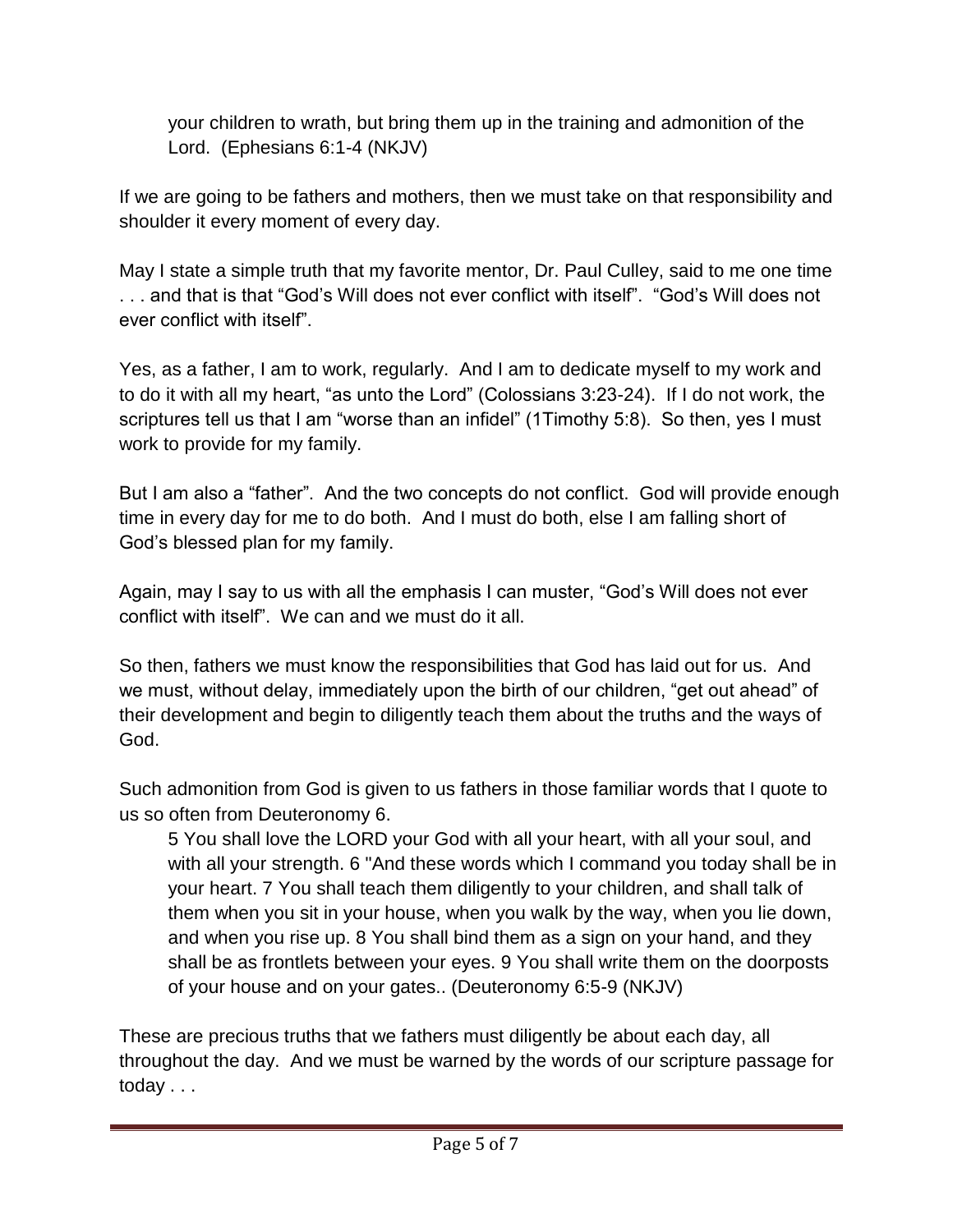4 And you, fathers, do not provoke your children to wrath, but bring them up in the training and admonition of the Lord. (Ephesians 6:-4 (NKJV)

These words of warning to us fathers regarding not provoking our children to anger are intended as an ominous reminder of a potentially "fatal pitfall" that resides within this equation of fathers being teachers of their children; that "pitfall" being that we fathers also have the same "sinful nature" within our souls that has been born into our children.

But fathers the responsibility is still ours to shoulder. Unlike our innocent children whose nature is still unaware, untested and uncorrupted, the "nature" within us fathers has had many years to develop and mature, and hopefully has been fully surrendered to the plans and purposes of God. If we have not fully surrendered, then we must start there. That is why the beginning words of this exhortation in Deuteronomy 6 are directed specifically to us fathers. Listen again . . .

5 You shall love the LORD your God with all your heart, with all your soul, and with all your strength. 6 "And these words which I command you today shall be in your heart. (Deuteronomy 6:5-6 (NKJV)

If a father has an unbelieving, unrepentant heart and does not know and love the truths of God, he will have no ability whatsoever to teach them to his children.

Folks listen, most all good teaching is not just academically learned and taught. Good teaching must carry with it a commitment within the heart of the teacher. Children can easily detect the heart attitude of the teacher. If the teacher believes the things he is teaching, the children will more readily accept it for themselves. But fathers, please beware, if you don't fully believe and accept the truths you are teaching to your children, then neither will they. So then, absolutely, without fail, fathers . . .

5 You shall love the LORD your God with all your heart, with all your soul, and with all your strength. 6 "And these words which I command you today shall be in your heart. (Deuteronomy 6:5-6 (NKJV)

And then, from that foundation,

7 You shall teach them diligently to your children, and shall talk of them when you sit in your house, when you walk by the way, when you lie down, and when you rise up. 8 You shall bind them as a sign on your hand, and they shall be as frontlets between your eyes. 9 You shall write them on the doorposts of your house and on your gates. (Deuteronomy 6:7-9 (NKJV)

A question . . . what are the commands that these scriptures are speaking about? Are they the Ten Commandments? Do they also include all of the Old Testament laws